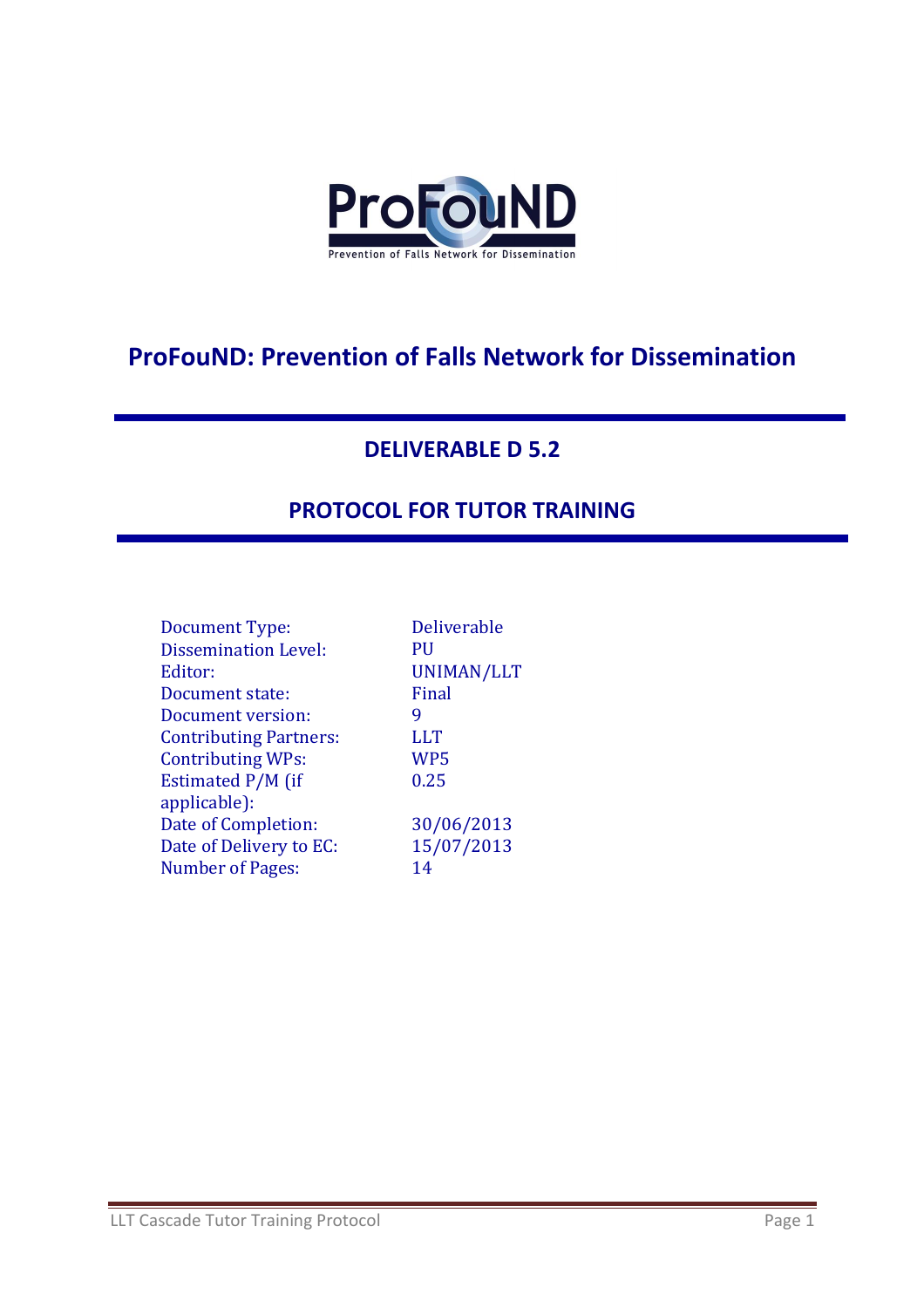

laterLife<br>Training.

**WP5-Best practice exercise** regimen network development

## **D5.2 Protocol for tutor training**

(V9\_BT/DS 29/06/13)

#### **Contents**

<span id="page-1-0"></span>

| Requirements of Cascade Trainers (CTs) within the ProFouND project 6 |  |
|----------------------------------------------------------------------|--|
|                                                                      |  |
|                                                                      |  |
|                                                                      |  |
|                                                                      |  |
|                                                                      |  |
|                                                                      |  |
|                                                                      |  |
|                                                                      |  |
|                                                                      |  |
|                                                                      |  |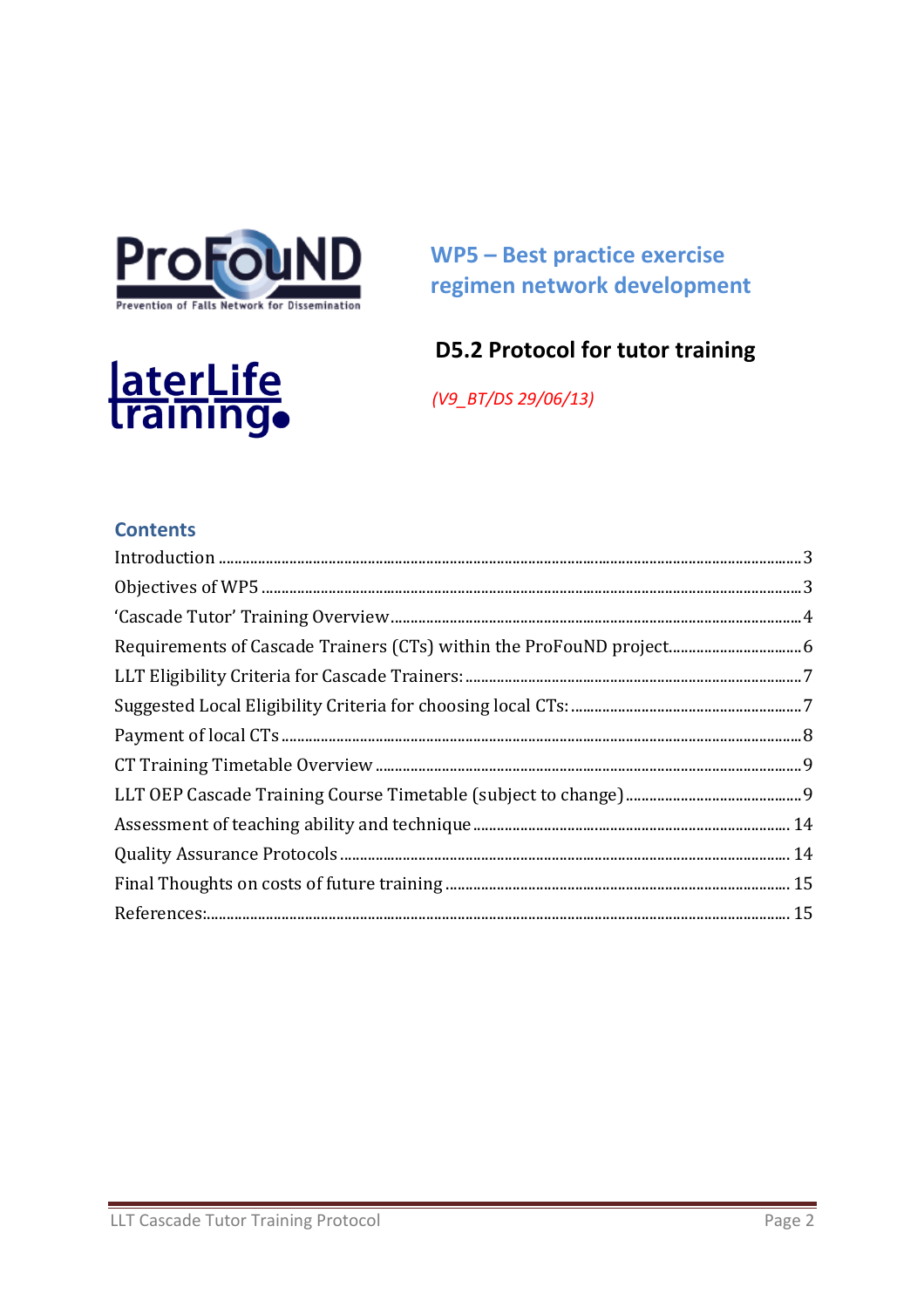#### **Introduction**

This deliverable covers the Protocol for Tutor Training across Europe, as per the objectives of WP5. [Later Life Training](http://www.laterlifetraining.co.uk/) (Bex Townley and Dawn Skelton) have produced this protocol in consultation with a number of the partners who will be involved in the training.

#### <span id="page-2-0"></span>**Objectives of WP5**

The objective of WP5 is to create a network comprising a cadre of trained and accredited instructors of falls prevention and management exercise tutors across Europe, supported using online training and quality control. The tutors once trained will be accredited to provide evidence based falls preventions exercise interventions to a variety of different client groups and deliver evidence based, standardised and endorsed training themselves to new instructors in the regions. A network will be created for these tutors to be supported with continuing professional education, support for implementation, and a cascade model of training and delivery will ensure sustainability. Creation of this network and standardisation of delivery across regions will ensure effectiveness and reach.

WP5 will deliver tutor training to 3-5 health and leisure professionals in at least 15 regions over the first 18 months of the project. The SME delivering the work within WP5, Later Life Training (LLT) has successfully trained over 4000 specialist instructors and exercise leaders in the UK since 2003 and achieved exemplary reach to older people with a history of falls through their evidence based, nationally standardised and accredited training. In the UK the majority of training by the LLT tutors to participants is performed face to face, however, for the ProFouND project, there will be 4 contact days (including assessment) and the new cascade tutors will be required to study alone (online and with printed manuals) for a minimum of 4 days prior to the contact training. Worksheets and a short presentation will be required for submission prior to commencement of the course.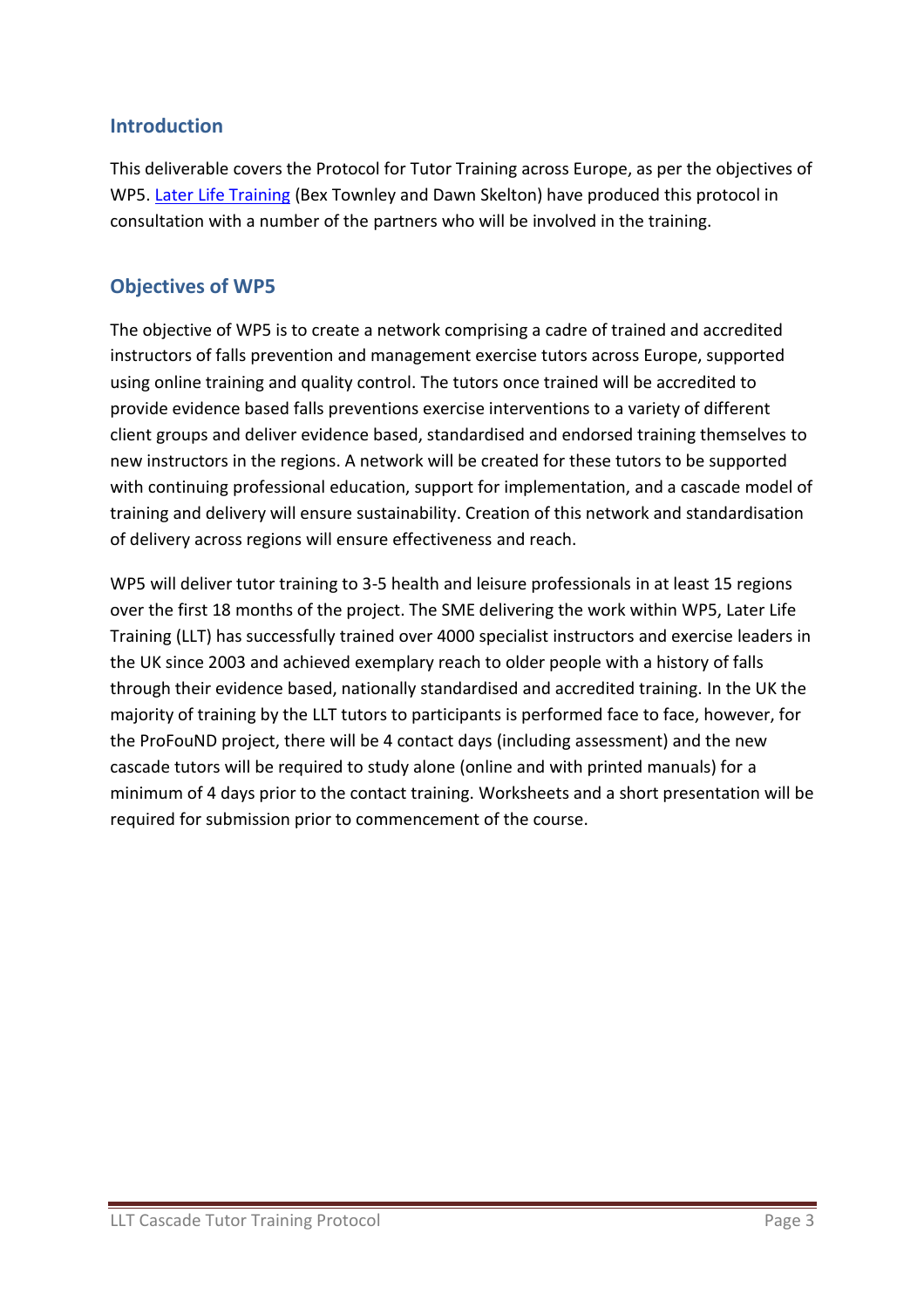#### <span id="page-3-0"></span>**'Cascade Tutor' Training Overview**



Newly trained Tutors will be called LLT 'Cascade Trainers' (LLT CT's). LLT CT's will be identified (locally by partners) and trained by Later Life Training (LLT) (in their region, i.e not in the UK). There is **no budget for travel for the CTs to attend training**, which is why we will attempt to run courses in a central location within the region so that people have as little travel/accommodation costs as possible. It is up to the organisations/partners to cover travel or to ensure that these costs are later recompensed when local cascade training begins.

LLT CT's will be trained in the OEP qualifications plus supplementary evidence based exercises/therapy led approaches to up from the floor, endurance and dynamic balance training, use of resistance bands for strength work, motivation techniques and strategies and considerations and documentation required for venue health and safety/participant inclusion criteria and assessment. In addition to achieving these qualifications, LLT CT's will also undertake 'tutor' training in order to further train (cascade) individuals within their own regions to become Specialist Exercise Instructors in the OEP and supplementary exercises. Between 3 to 5 CT's will be identified in 15 regions/countries.

The **Cascade Tutor Training** will involve first the qualification in the Otago Exercise Programme (OEP) Leaders Course [1, 2] and top up training in pertinent aspects of the Postural Stability Instructor (PSI) Course [3, 4]. These include teaching the therapy based approach to getting down to and up from the floor (Backward chaining) and the practical principles of warm up, endurance and flexibility training and use of resistance bands for strength training). Finally, they will cover general training in motivation techniques and support strategies for increasing uptake and adherence to exercise for frailer older people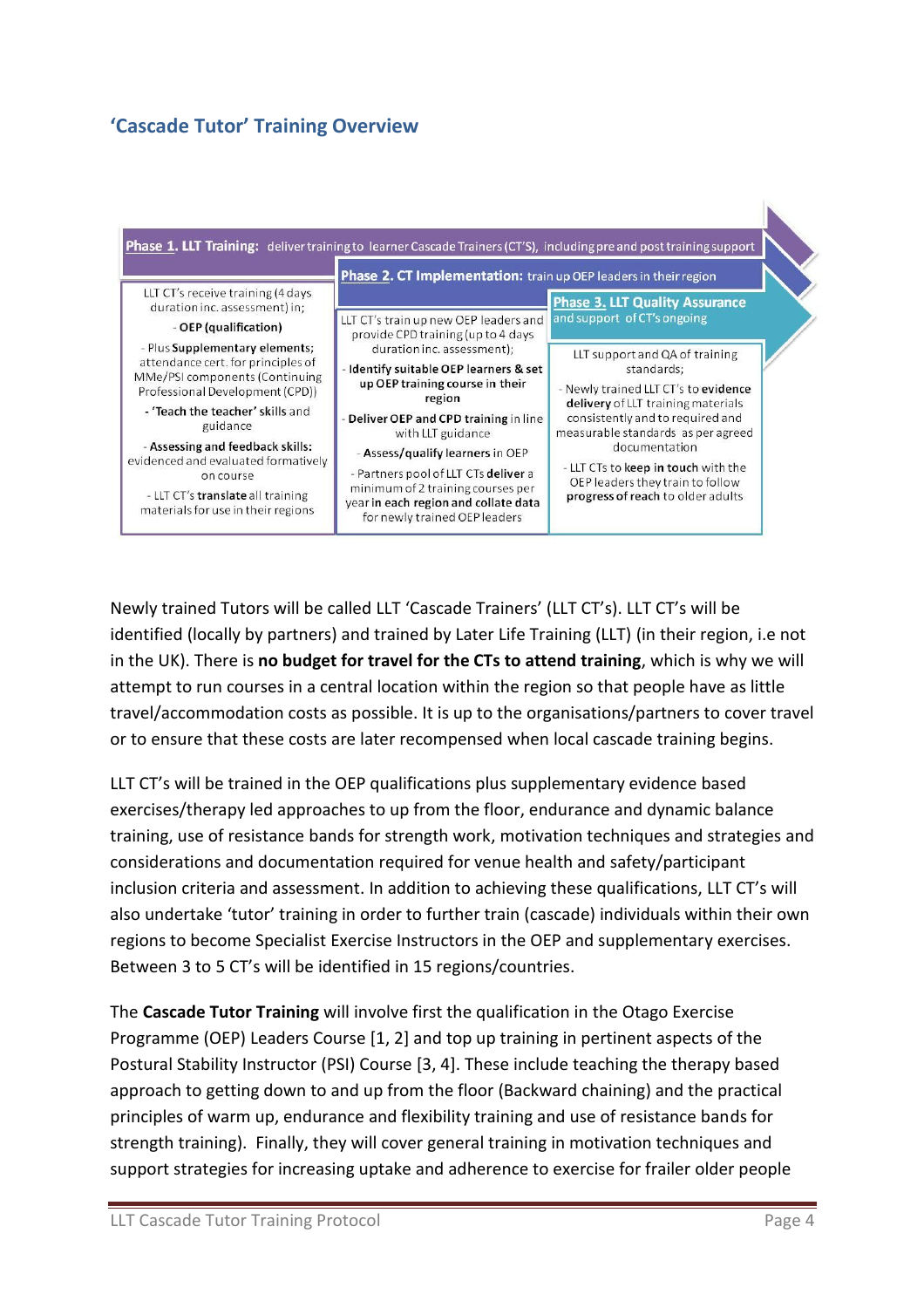(based on the Motivate Me (MMe) course)[5]. They will receive a certificate of qualification for OEP and two certificates of attendance at Continuing Professional Education (PSI principles and MMe principles).

**The majority of their training will be online**. They will have access to the manuals prior to the face to face contact and LLT will support the understanding of the manuals with narrated powerpoints and video clips available online.

Throughout the training the LLT CTs will receive the **training necessary for them to cascade train the OEP qualification,** and to deliver a **one day continuing professional development (CPD) day with emphasis on motivation techniques and additional PSI components**, as one local training course which will allow the tailoring of exercise to suit the individuals they will work with and for the new OEP leaders that they train to run both group sessions and one to one supported home delivery for those who are more frail or who do not want to attend group sessions.

The new LLT CTs will be required to **translate the student manuals and course paperwork** into their own language and these will form the basis of future training courses in their regions.

WP5 will work closely with **REPS Europe** and other organisations (such as physiotherapy councils) to ensure that the training courses delivered by these tutors in their own regions is accredited and quality assured.

The aim, once initial tutor training is complete, is to have a **network of at least 60 LLT CTs**  across 15 regions cascade training. Each region will deliver at least 2 new OEP leader courses (to 10-15 new leaders) a year for the duration of the ProFouND project (Feb 2016) – so that the network of trained leaders grows by at least 1200 new OEP leaders across Europe in this period. It is hoped that the training in the local regions will be sustainable so that the CTs continue to grow the network of trained OEP leaders following the ProFouND project.

Depending on how many older people each OEP leader works with over a year, based on the UK experience, this will have the **potential reach** of 43,000 to 140,000 older people a year receiving effective falls prevention exercises.

Although the **cascade training cannot be free** (or it will not be sustainable) the cost will be set by the CTs so that it is feasible within the regions and for the target population. The LLT CTs will dictate locally the cost of new leaders attending the OEP training courses and the cost of these newly trained OEP leaders attending one day CPD training in the motivation techniques and the PSI additional elements). A small royalty (8% of net income from any delivered courses to new instructors) back to LLT from each cascade training course will allow constant update of materials, quality assurance, provision of certification and online and telephone/Skype support from LLT. This will also cover a small fee back to LLT for the IP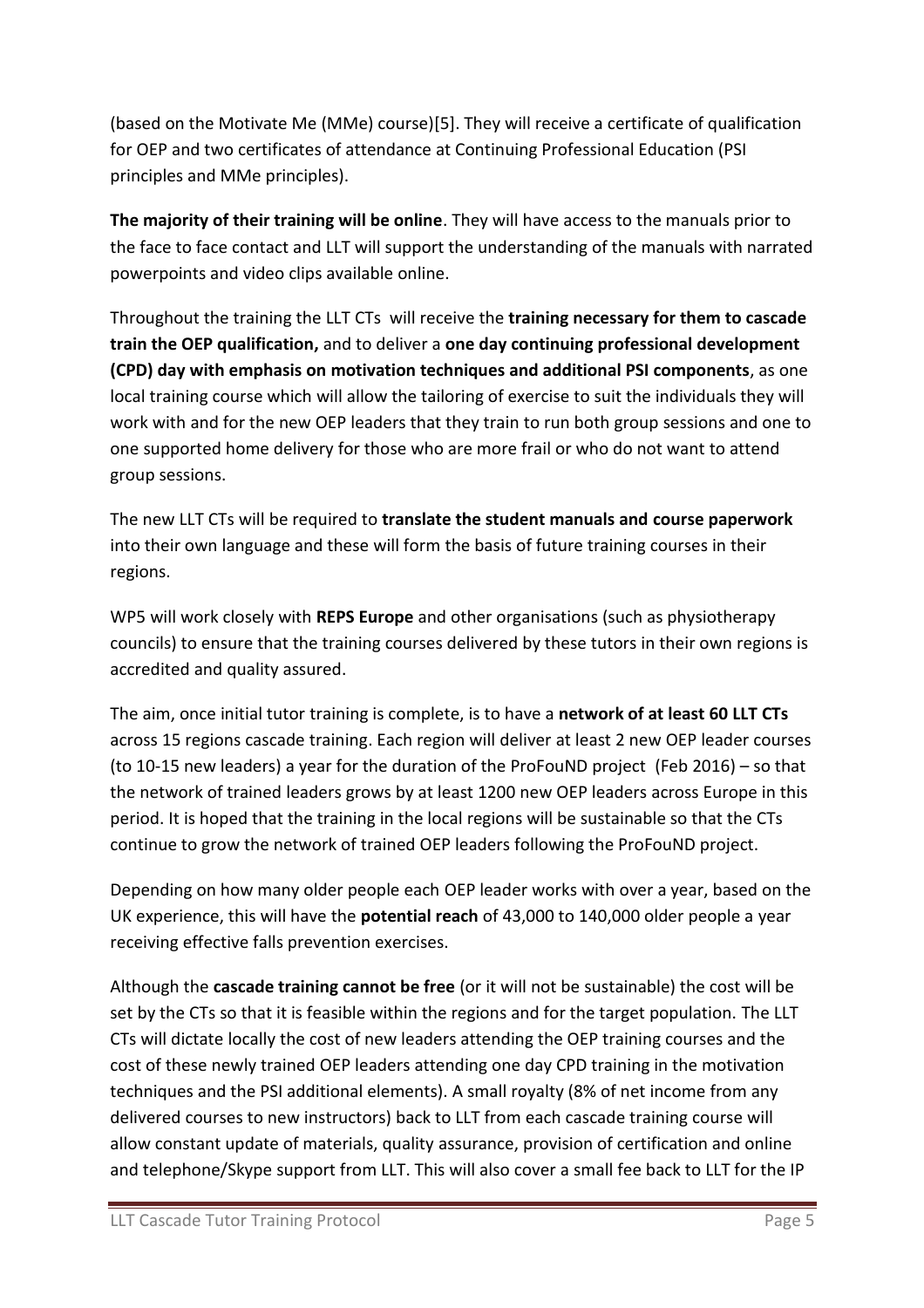of the original and updated training materials.

The LLT CTs and OEP leaders they train will work for a variety of organisations and the **cost (or not) for older people themselves** to attend the exercise sessions or receive home based support of exercise will be dictated by these organisations (not set by LLT or ProFouND). The UK experience is that approximately half of such provision is free to the older person for at least the first 10 weeks of exercise (from healthcare, insurance and charitable organisations, however this may not be the case in other European regions.

### <span id="page-5-0"></span>**Requirements of Cascade Trainers (CTs) within the ProFouND project**

There are a number of requirements of the CTs trained by WP5 for the ProFouND project.

- 1. LLT CTs will be required to undertake a considerable amount of **pre-course reading and revision**. The OEP manual, the MMe manual and the PSI additional components manual will need to be read and understood before the face-to-face training commences. The manuals will be supported by narrated powerpoint presentations and exercise technique videos online. The pre-course learning will require a minimum of 4 days self directed learning (accounting for learning in a second language)
- 2. The LLT CTs must attend all days of the face-to-face training. This is vital as the LLT tutors will not easily be able to return to complete any training if any days are missed.
- 3. The LLT CTs will be required to **translate the student manuals and course paperwork** into their own language and these will form the basis of future training courses in their regions. This is a task that can be allocated and shared amongst LLT CTs within a country/region and will be arranged on the course. The translations should be preformed within 2 months of completion of the course. It is anticipated that each LLT CT will require at least 2 days of translation time (direct into a Word document). The translations will be checked for accuracy by the partners within the ProFouND project.
- 4. The LLT CTs will be required to complete some **basic data gathering** on the future training they provide (including registers of attendance, assessment paperwork and pass rates).
- 5. Each **partner organisation** that has LLT CTs will sign up to deliver at least TWO cascade training courses a year to NEW instructors in their region during the lifetime of ProFouND and will endeavor to maintain the provision of training in their region after Feb 2016. Each OEP course they deliver will either be 3 days long including assessment (for exercise leaders) or 2 days long including assessment (for physiotherapists on the fast track course) PLUS, the CPD day is a 1 day course that includes the motivation and PSI elements. Therefore the minimum amount of days of cascade training within a partner organisation will be 8 days (this may be split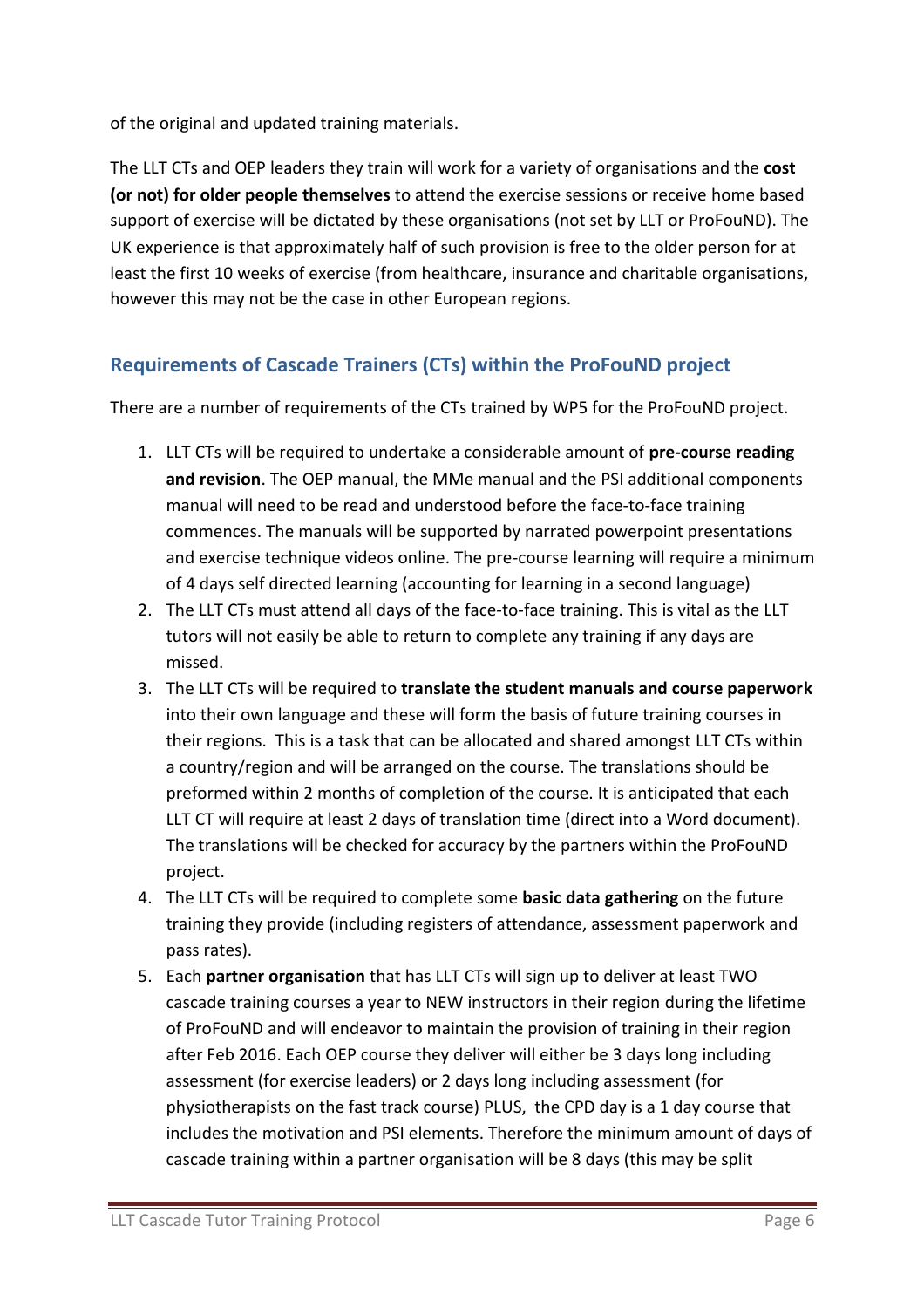amongst a number of LLT CTs in that region).

6. If LLT CTs deliver training to older people themselves, they will be required to complete some **basic data gathering on their outcomes** (such as age and gender, pre and post training functional improvements). The OEP leaders they train will not be required to complete these outcomes when they work with older people, however, the LLT CTs will be required to keep in touch with the OEP leaders they train to follow progress of reach to older adults.

#### <span id="page-6-0"></span>**LLT Eligibility Criteria for Cascade Trainers:**

**Local partners are asked to begin to identify people for this training within their own regions**. They must meet the following eligibility criteria. Any queries on the individual's eligibility must be directed to Bex Townley (LLT) – bex@laterlifetraining.co.uk.

#### *Essential Criteria:*

- Physiotherapist (or Physical Therapist), experienced (at least 3 years) in working with frailer older adults.
- Reasonably good spoken AND written English (LLT tutors will not be able to translate).
- Comfortable speaking to groups in a 'teaching' capacity and prepared to provide constructive feedback to learners. LLT training to the CT's will provide the technical expertise to recognise what feedback is required, but a CT must have inherent communication and motivation skills to 'talk' to people.
- Pre-requisite for attending the training: OEP worksheets to be completed and submitted for marking prior to being accepted onto the training. This gives learners an opportunity to identify whether they are able to work with the resources (language/layout) prior to committing to the training.

#### *Desired (not essential but preferable) criteria:*

- Currently delivering group exercise/therapy
- Currently delivering 'in-service' training with colleagues
- Holds a teaching qualification

LLT suggest, that for the greatest chance that the cascade trainers do continue with future local training (to increase the reach of qualified instructors locally and nationally), the partners identify local CT's that meet the following criteria:

#### <span id="page-6-1"></span>**Suggested Local Eligibility Criteria for choosing local CTs:**

**Time and availability to deliver cascade training** in the OEP and the CPD day at least once a year (max of 4 days per year). This is important to ensure local reach of new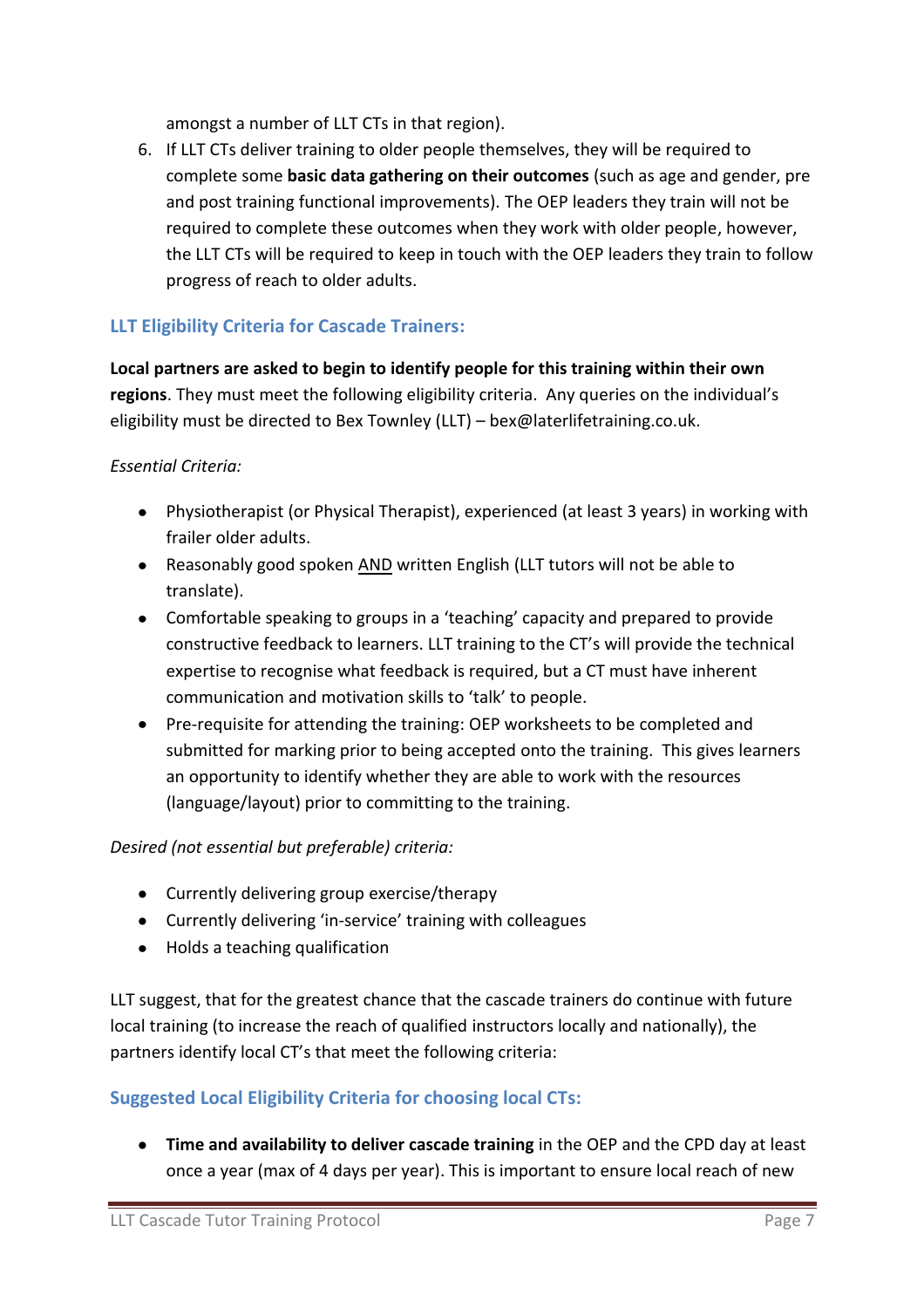training and staying confident in delivering the training (long periods not delivering reduces the confidence in future training and they are more likely to not deliver in the future).

- **Time to keep up to date** and involved with LLT online training materials (3-4) days a year), quality assurance and completion of paperwork reporting numbers trained, outcomes and reach of training.
- **Time and ability to translate teaching materials** (in conjunction with local partners).
- **Access to venues** to be able to deliver training (space suggested includes 1 room large enough to deliver an OEP course to a minimum of 4 people and maximum of 8) for delivery of theory teaching (with projector and writing tables/seats) and practical training (room needs to be able to accommodate moving of tables to perform exercises in seated, standing with chairs and on mats on the floor)

#### <span id="page-7-0"></span>**Payment of local CTs**

There is no budget within the ProFouND project to pay the learner CT's to attend training or to deliver future local training courses, so the CT's identified for training **must** *either*:

- **Work within a service or organisation** that will pay them to deliver future training (this may be within their current paid employment) OR
- **Be allowed to charge a fee** (or a fee per new instructor) to deliver local training so that they get some return on their investment of time in undertaking this training or delivering it in the future. Once the EC grant is completed LLT will charge a royalty to all trained CTs (small % of income) to cover IP of products, updates, quality assurance of training and continued professional support.

**This must be agreed and discussed locally before the delivery of the cascade training**. This is vital or LLT may spend a lot of time training people that will not continue the cascade training model. This would waste EC monies and be a waste of time for partners as well. So it is vital that we spend the time identifying the most appropriate people to become CT's in each of our regions.

This is why we have stipulated that the organisation/partner allows them to do this as part of their paid employment OR they be allowed to charge a fee for the training. Essentially in order for the training to continue in regions we need the LLT CTs to deliver future training. This cannot be FREE or it is not sustainable after the project finishes. So LLT suggest that organisations/partners agree with the CTs that are trained what the FUTURE cost of the training to new OEP leaders will be - and whether the CTs are paid or not for this delivery. If not separately paid to deliver future training then they will not do it. So either the organisation who employs them agrees for them to have time off normal workload to deliver this training as part of their paid employment (but still the organisation/partner charges future leaders to attend training to recompense this time) OR the CTs must be allowed to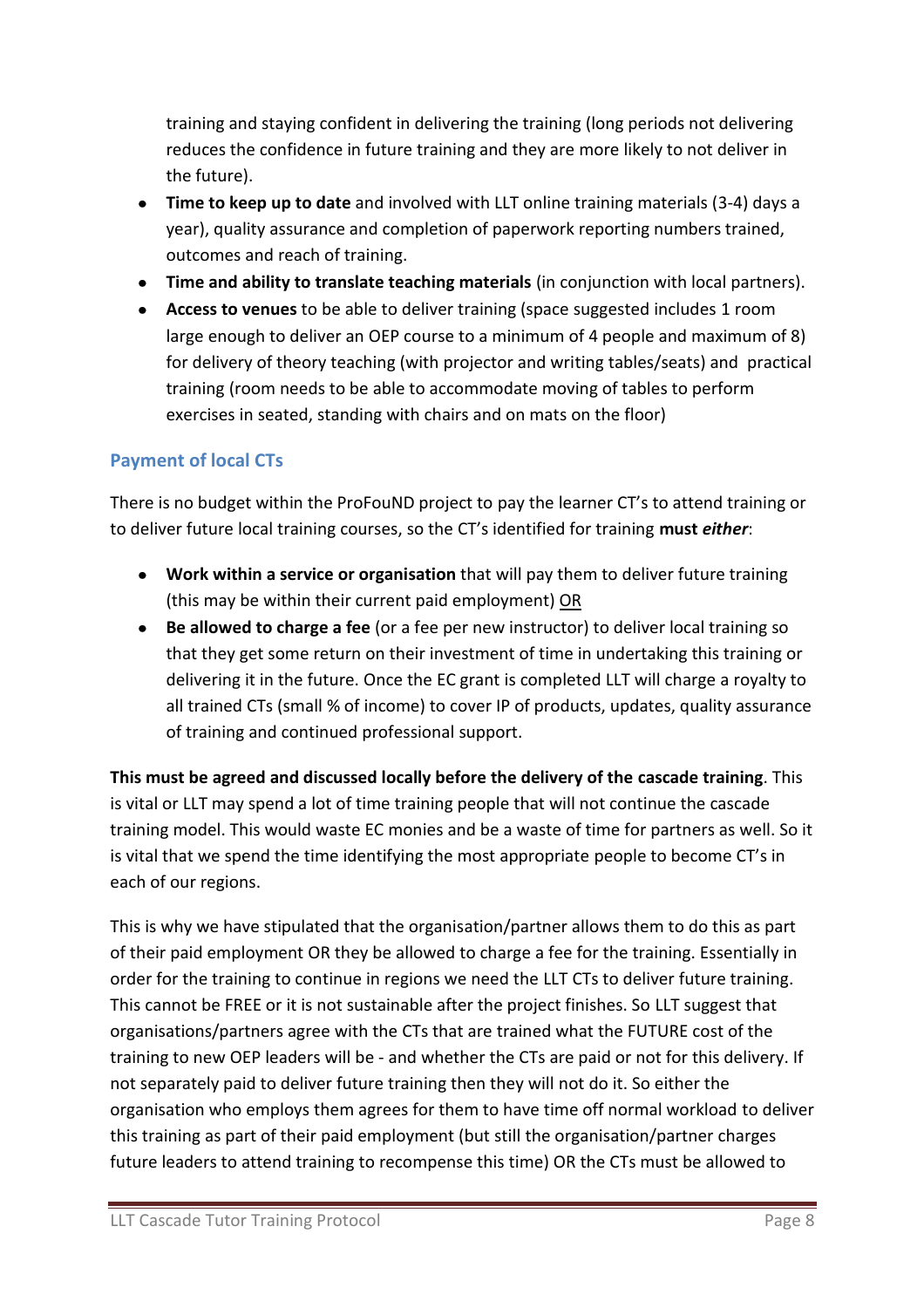charge the new leaders for the course training so they have an income to deliver the training (ie. Self employed). Remember that LLT will get a small royalty from the income received in on this training, so this will be set up EITHER with the organisation/partner that employs the CT or with the individual CT. In the UK, leaders pay to attend training and LLT pay the trainers who deliver for them - leaving a small profit to run the office etc.

#### <span id="page-8-0"></span>**CT Training Timetable Overview**

- Face-to-Face training duration is 4 days total. Days 1-3 are consecutive with a day off  $\bullet$ before Day 4 (assessments and implementation). Prior reading and online video clips and presentations must be viewed before the face-to-face training.
- Training content comprises;
	- o Evidence review and practical teaching skills to deliver the Otago Exercise Programme qualification (OEP) plus,
	- o Supplementary evidence based exercises (FaME trial, L4 Postural Stability Instructor Training Qualification) - Therapy led backward chaining approaches to getting up and down from the floor will require additional exercises and processes for 'skilling up' the movement patterns of this essential skill for people at risk of a long lie after a fall (for delivery of the CPD day).
	- o 'Motivate Me' (MMe) training covering the essential skills of motivating older adults to participate (for delivery of the CPD day).
	- o 'Train the trainer' skills key teaching skills and strategies in cascading training/delivering practical workshops to learners.

| <b>Pre-Course Online Learning Tasks</b> |                |                                                                           |
|-----------------------------------------|----------------|---------------------------------------------------------------------------|
| Approximate                             | <b>Mode</b>    | <b>Session content</b>                                                    |
| Time                                    |                |                                                                           |
| Min. 1 hour                             | <b>OEP</b>     | Pre course eligibility/pre-requisite for attending the training:          |
|                                         | worksheets.    | OEP worksheets to be completed and submitted for marking prior to being   |
|                                         |                | accepted onto the training. (Electronic copies completed and submitted to |
|                                         |                | LLT Project Lead)                                                         |
| Min. 4 hours                            | Pre-course     | LLT OEP++ Training Manual (comprising edits of; OEP, MME, PSI manuals     |
|                                         | reading        | bespoke for this training course, appropriate for translation)            |
| Min 30 minutes                          | Online         | ProFouND aims, Skills, role and responsibilities of the Cascade Trainer   |
|                                         | PPT/Tutorial   | Practical assessment guidelines for day 4                                 |
| Min.40 minutes                          | Online video   | View OEP video clips of all exercises                                     |
| Min.40 minutes                          | Online         | <b>OEP: The Evidence</b>                                                  |
|                                         | PPT's/Tutorial |                                                                           |
| Min. 60                                 | Online         | MME: The Evidence: Motivation and Communication, supporting older         |
| minutes                                 | PPT's/Tutorial | people to adhere to exercise programmes                                   |

#### <span id="page-8-1"></span>**LLT OEP Cascade Training Course Timetable (subject to change)**

LLT Cascade Tutor Training Protocol and The Page 9 and Training Protocol Page 9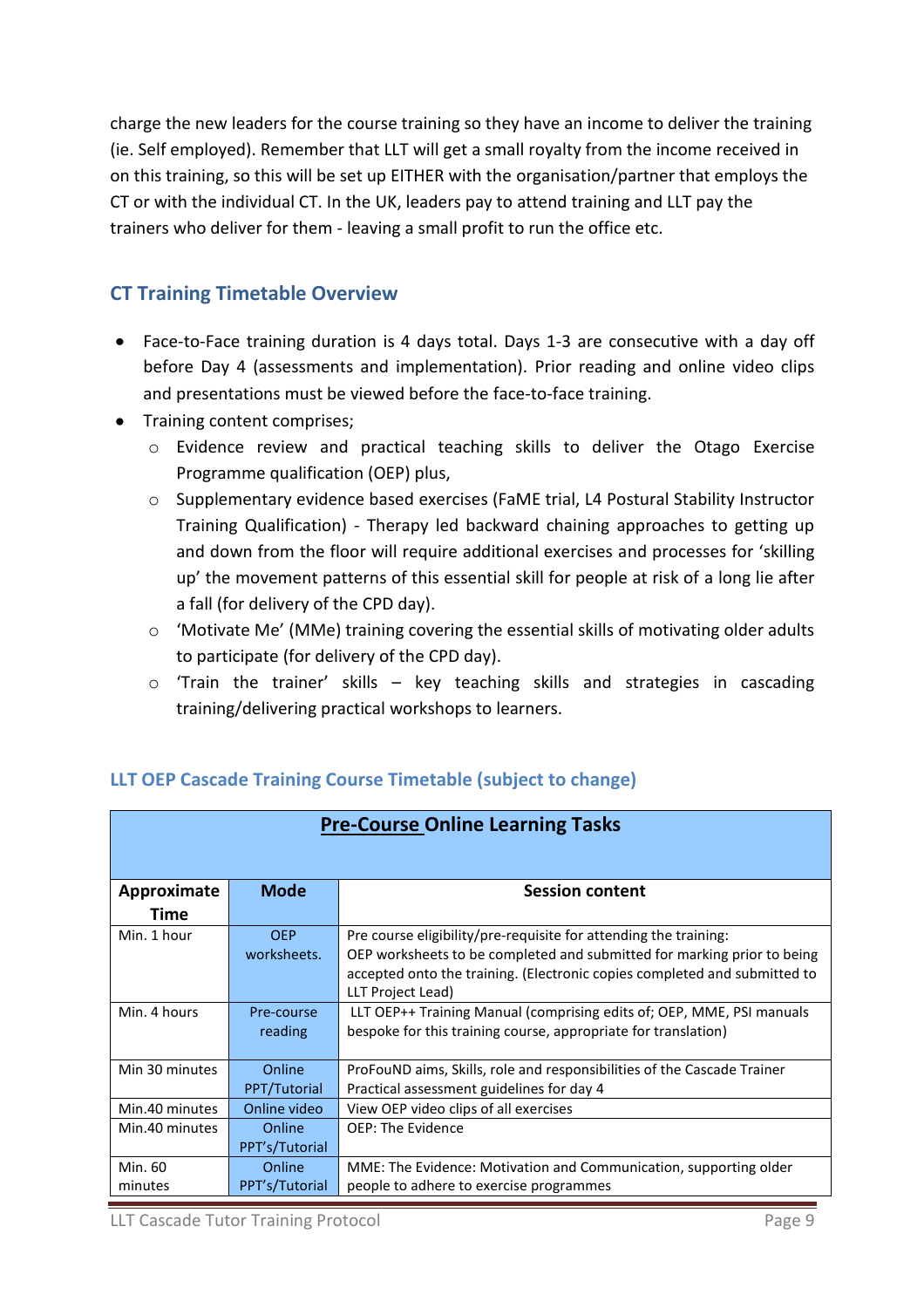| Min. 30        | Online           | Introduction to supplementary training elements: PSI components/            |
|----------------|------------------|-----------------------------------------------------------------------------|
| minutes        | PPT/Tutorial     | backward chaining, warm up/cool down/ flexibility / resistance band work    |
|                |                  | /dynamic balance and endurance                                              |
| Min. 1 hour    | Online $PPT's -$ | Tutoring skills - session planning and tutor delivery skills (day 1         |
| including prep | session          | preparation for 5 minute teaching practice of OEP evidence using LLT slides |
| time           | planning         | as part of presentation)                                                    |
|                |                  |                                                                             |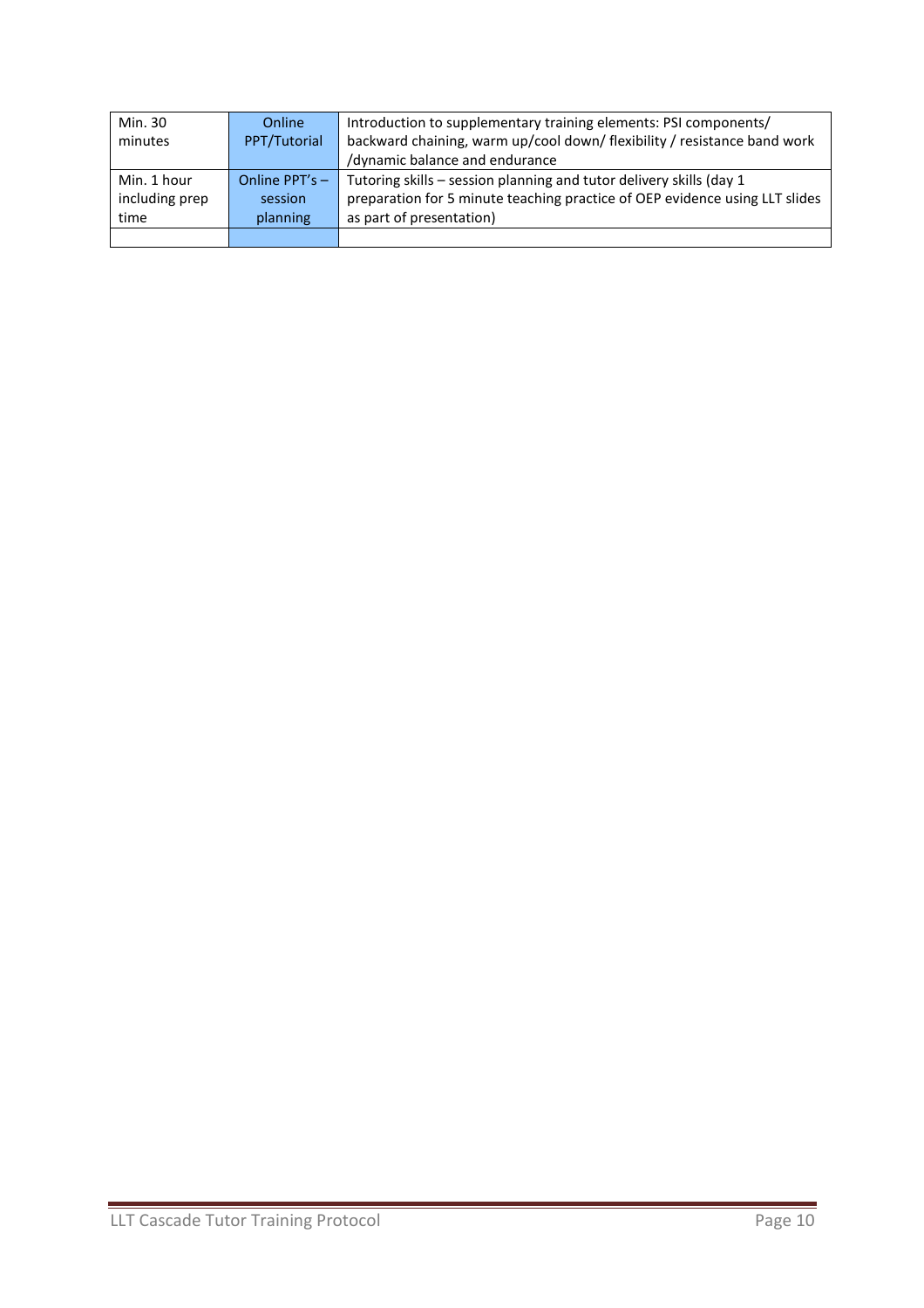| <b>LLT Contact Day 1 - OEP</b> |                                                    |                                                                                                                                                                                                                                                                                                                                             |
|--------------------------------|----------------------------------------------------|---------------------------------------------------------------------------------------------------------------------------------------------------------------------------------------------------------------------------------------------------------------------------------------------------------------------------------------------|
| Approximate<br><b>Time</b>     | <b>Mode</b>                                        | <b>Session content</b>                                                                                                                                                                                                                                                                                                                      |
| $09.15 - 10.00$                | LLT Tutor led<br>presentation                      | Welcome, Introductions: Learning resources, online learning MME & OEP<br>CT course overview, collect completed worksheets                                                                                                                                                                                                                   |
| $10.00 - 10.15$                | <b>LLT Tutor led</b><br>presentation               | ProFouND aims, skills, role and responsibilities of the Cascade Trainer                                                                                                                                                                                                                                                                     |
| $10.15 - 11.00$                | Student/'CT'<br>led<br>presentations               | OEP: The Evidence (5 minutes presentations delivered by the group)                                                                                                                                                                                                                                                                          |
| 11.00-11.15                    |                                                    | <b>BREAK</b>                                                                                                                                                                                                                                                                                                                                |
| $11.15 - 11.45$                | <b>LLT Tutor led</b><br>presentation               | Introduction to MMe: The Evidence: Motivation and Communication,<br>supporting older people to adhere to exercise programmes                                                                                                                                                                                                                |
| $11.45 - 12.30$                | <b>LLT Tutor led</b><br>practical<br>session       | Model OEP session, Exercise Leader Essential (pace, voice, tone,<br>observation, leading positions)                                                                                                                                                                                                                                         |
| $12.30 - 13.15$                |                                                    | <b>LUNCH</b>                                                                                                                                                                                                                                                                                                                                |
| $13.15 - 13.45$                | LLT tutor led<br>workshop                          | Planning and delivering practical workshops: differences in teaching 'skills'<br>to OEP learners, with teaching 'tutoring' skills to 'CT's'                                                                                                                                                                                                 |
| $13.45 - 14.30$                | <b>LLT</b><br>Presentation<br>& CT led<br>workshop | Warm Up/cool Components, exercise order, planning and teaching format<br>including teach the teacher skills: student led group work<br>*All practical workshops format;<br>ALO's (flip chart)<br>Overview of key physiology of component (flipchart)<br>Exercise demo and teach<br>Group teaching practice<br>Session evaluation & feedback |
| $14.30 - 15.15$                | CT led<br>workshops                                | Strength Component, exercise order, planning and teaching format<br>including teach the teacher skills: student led group work *                                                                                                                                                                                                            |
| $15.15 - 15.30$                |                                                    | <b>BREAK</b>                                                                                                                                                                                                                                                                                                                                |
| $15.30 - 16.30$                | CT led<br>workshops                                | Balance Component, exercise order, planning and teaching format<br>including teach the teacher skills *                                                                                                                                                                                                                                     |
| $16.30 - 17.00$                |                                                    | Session planning requirements for assessment                                                                                                                                                                                                                                                                                                |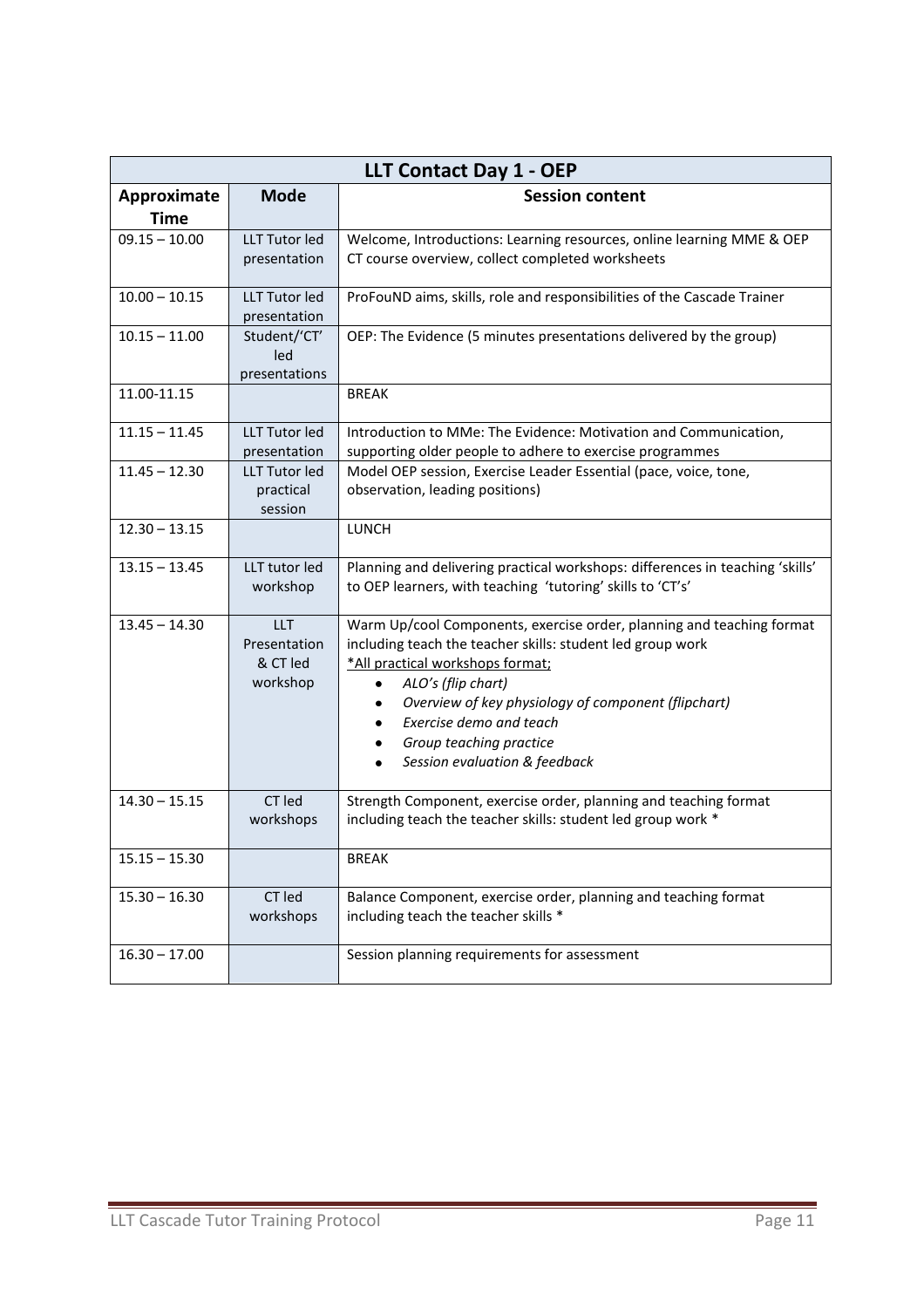# **LLT Contact Day 2 – OEP, and Principles of MMe** (Motivate Me)

| <b>Time</b>                     | <b>Mode</b>                                                         | <b>Session content</b>                                                                                                                                                                                                                                                                    |
|---------------------------------|---------------------------------------------------------------------|-------------------------------------------------------------------------------------------------------------------------------------------------------------------------------------------------------------------------------------------------------------------------------------------|
| $09.00 - 09.15$                 |                                                                     | Welcome                                                                                                                                                                                                                                                                                   |
| $09.15 - 10.15$                 | <b>LLT Tutor led</b><br>PPT's/<br>workshops                         | Motivation, behaviour change and older people. Evidence overview<br>(barriers and motivation of older people). Motivation, intrinsic, extrinsic<br>and exercise programme barriers.<br>Trans-theoretical model to understand the exercise behaviour change<br>process                     |
| $10.15 - 11.15$<br>(inc. break) | LLT & CT led<br>presentations/<br>workshop                          | Best practice and implementation. Group work - assessment and induction<br>into a programme.<br>Group work, motivation, rewards and feelings, and support strategies                                                                                                                      |
| $11.15 - 12.30$                 | LLT &CT led<br>presentations/<br>workshop                           | Meeting individual needs and differences. Evidence relating to individual<br>needs and differences<br>Generational and life-stage differences. Contextual differences, settings<br>and motives<br>Group work - listening and talking, negotiating barriers and providing<br>opportunities |
| $12.30 - 13.15$                 |                                                                     | <b>LUNCH</b>                                                                                                                                                                                                                                                                              |
| $13.15 - 13.45$                 | LLT led<br>workshop                                                 | Assessing/observation & written feedback skills                                                                                                                                                                                                                                           |
| $13.45 - 15.00$                 | CT led OEP<br>workshops/ob<br>servation and<br>evaluation<br>skills | Student CT's work in 3's to plan and deliver whole OEP session. 1 instructor<br>to 1 role-play participant, with 1 learner CT providing written feedback of<br>teaching skills.                                                                                                           |
| $15.00 - 15.15$                 |                                                                     | <b>BREAK</b>                                                                                                                                                                                                                                                                              |
| $15.15 - 15.45$                 |                                                                     | Walking theory                                                                                                                                                                                                                                                                            |
| $16.00 - 16.30$                 |                                                                     | OEP participant inclusion/assessment criteria, health & safety<br>documentation                                                                                                                                                                                                           |
| $16.30 - 17.00$                 |                                                                     | Q&A, prep for day 3                                                                                                                                                                                                                                                                       |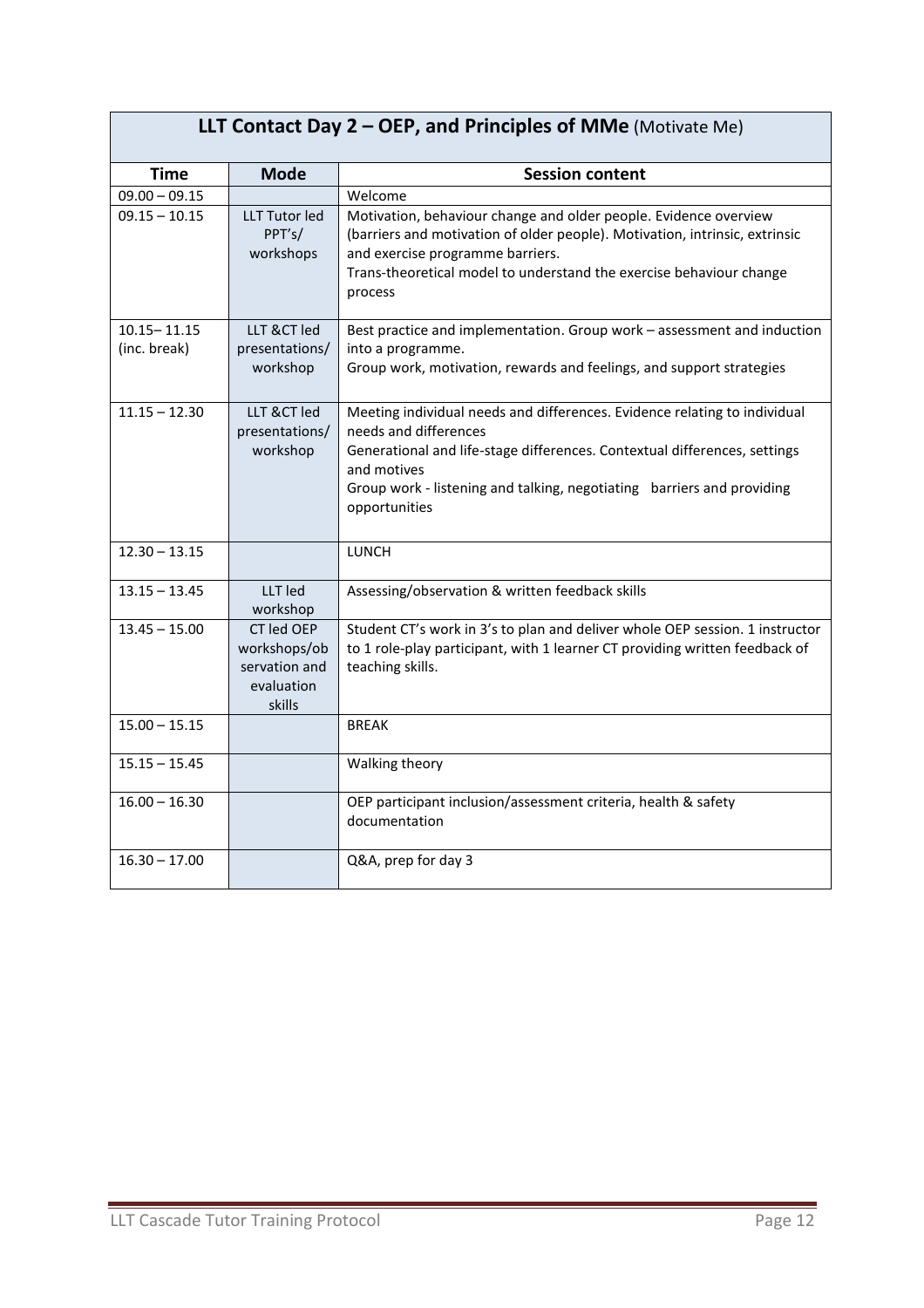| <b>LLT Contact Day 3</b>                                                             |                                    |                                                                                                                     |
|--------------------------------------------------------------------------------------|------------------------------------|---------------------------------------------------------------------------------------------------------------------|
| CT's OEP Summative Assessment Practice & 'Teach the teacher' skills, assessor skills |                                    |                                                                                                                     |
|                                                                                      |                                    | and ProFouND Implementation                                                                                         |
|                                                                                      |                                    |                                                                                                                     |
| Time                                                                                 | Mode                               | Session content                                                                                                     |
| $09.00 - 09.15$                                                                      |                                    | Welcome                                                                                                             |
| $09.15 - 11.30$                                                                      | 'Summative                         | CT's practice all OEP menu cards with additional 'assessor' element                                                 |
| (inc break)                                                                          | Assessment                         | (practice use of observation checklist in role of assessor)                                                         |
|                                                                                      | practice                           |                                                                                                                     |
| $11.30 - 12.45$                                                                      | CT led                             | 'Teach the teacher' workshop of all OEP components. CT organisation,                                                |
|                                                                                      | practical                          | technically correct demonstration, teaching position, observation and                                               |
|                                                                                      | workshop                           | transition management                                                                                               |
|                                                                                      |                                    |                                                                                                                     |
| $12.45 - 13.30$                                                                      |                                    | <b>LUNCH</b>                                                                                                        |
| $13.30 - 14.15$                                                                      | <b>LLT Tutor Led</b><br><b>PPT</b> | Principles of progression and adaptation (for strength, balance, and session<br>progressions/components of fitness) |
|                                                                                      |                                    |                                                                                                                     |
| $14.15 - 15.15$                                                                      | <b>ALL</b>                         | Organisation/agreement of OEP training resources translation                                                        |
|                                                                                      |                                    |                                                                                                                     |
| $15.15 - 15.30$                                                                      |                                    | <b>BREAK</b>                                                                                                        |
|                                                                                      |                                    |                                                                                                                     |
| $15.30 - 16.30$                                                                      | ALL                                | Implementing OEP training and CPD day in your region.                                                               |
| $16.30 - 17.00$                                                                      | <b>LLT</b>                         | Day 4 assessment instructions                                                                                       |
|                                                                                      |                                    |                                                                                                                     |

# **DAY OFF IN BETWEEN DAY 3 and 4 (review video clips for day 4)**

| <b>LLT Contact Day 4</b><br><b>Summative Assessment, &amp; Implementation</b> |                                 |                                                                                                                                                               |
|-------------------------------------------------------------------------------|---------------------------------|---------------------------------------------------------------------------------------------------------------------------------------------------------------|
| Time                                                                          | <b>Mode</b>                     | <b>Session content</b>                                                                                                                                        |
| $09.00 - 09.15$                                                               |                                 | Welcome                                                                                                                                                       |
| $09.15 - 12.00$<br>(inc break)                                                | CT OEP<br>Practical             | OEP Practical Assessments (2.5 hours for 6 candidates, two tutors)                                                                                            |
| $12.00 - 13.00$                                                               |                                 | RESULTS & WRITTEN & VERBAL FEEDBACK                                                                                                                           |
| $13.00 - 13.45$                                                               |                                 | <b>LUNCH</b>                                                                                                                                                  |
| $13.45 - 14.00$                                                               | LLT tutor & CT<br>led workshops | Supplementary PSI components; warm up (recap), Dynamic Endurance,<br>Backward chaining approaches to getting down and up from floor,<br>Flexibility/cool down |
| $14.00 - 14.45$                                                               |                                 | Dynamic endurance theory & practice                                                                                                                           |
| $14.45 - 15.30$                                                               |                                 | Backward Chaining approaches/down and up from floor                                                                                                           |
| $15.30 - 15.45$                                                               |                                 | <b>BREAK</b>                                                                                                                                                  |
| $15.45 - 16.45$                                                               |                                 | Implementation and ProFouND requirements, data collection, training set<br>up training/royalties etc.                                                         |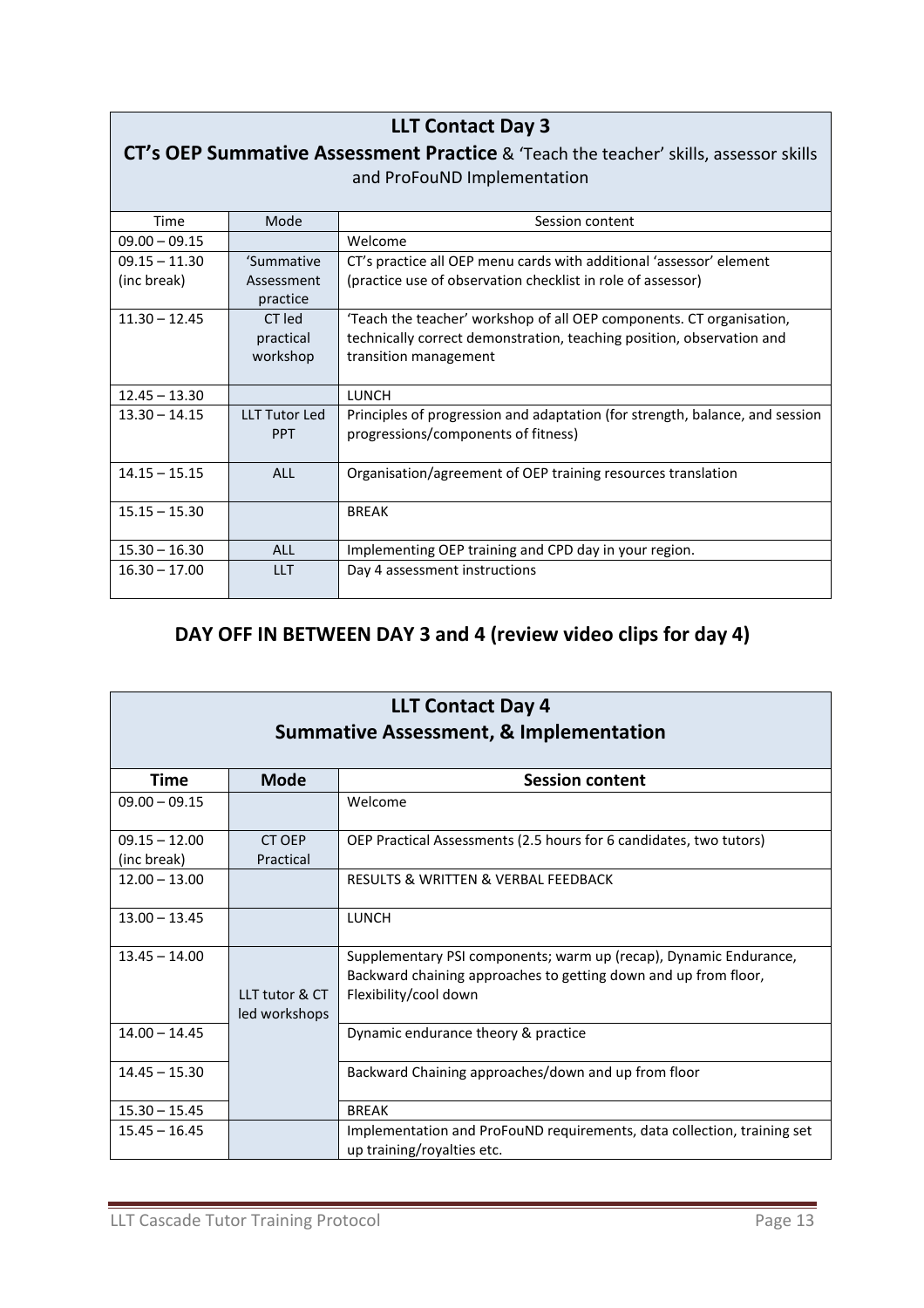#### <span id="page-13-0"></span>**Assessment of teaching ability and technique**

The CTs on the training will be assessed in their teaching ability and teaching technique in the delivery of the evidence based exercises. They will qualify in the OEP programme and receive feedback on the additional elements of the PSI training mentioned above. In addition, CT's will receive skills in observation/assessing skills in order to gain competencies enabling them to complete observation checklists and written feedback for OEP learners who they will be assessing for the OEP qualification.

New LLT OEP CTs will be assessed (examined) summatively for the OEP qualification but will also be formatively assessed in other elements. Formative assessment means that they will be given feedback on their teaching techniques but are not examined.

#### **Formative Assessment**

- 1. Planning and delivery of practical workshop demonstrating cascade trainer skills; group organization and task set up, check learning Aims and Learning Outcomes, delivery of key learning points through maximum participation
- 2. Assessor skills/written and verbal feedback
- 3. Extra components of PSI that are taught; warm up and cool down flexibility, backward chaining, endurance and dynamic balance.
- 4. Full OEP session plan written in first language forming part of assessor skills/marking skills

#### **Summative Assessment**

- 5. Practical delivery of OEP evidenced based exercises; Teach x5 OEP exercises (including safe ankle weights on/off and demonstration of safe group and one to one transition skills) as per OEP assessment pack
- 6. OEP 'Evidence & Theory'/worksheets (submitted prior to day 1)
- 7. Two OEP Exercises as part of example session plan submitted in English
- 8. Health &Safety documentation

#### <span id="page-13-1"></span>**Quality Assurance Protocols**

In order to ensure teaching standards are maintained and course content remains true to the evidence base, a robust quality assurance (QA) process will be implemented by LLT to monitor and support the newly qualified CT's.

The QA process will be set out clearly during the cascade training and detailed in full in a QA document. Record keeping requirements of the CTs for this process will include;

- OEP course registers (name, profession, organization, email address)
- Pass rates (and samples of course evaluations completed by learners at the end of